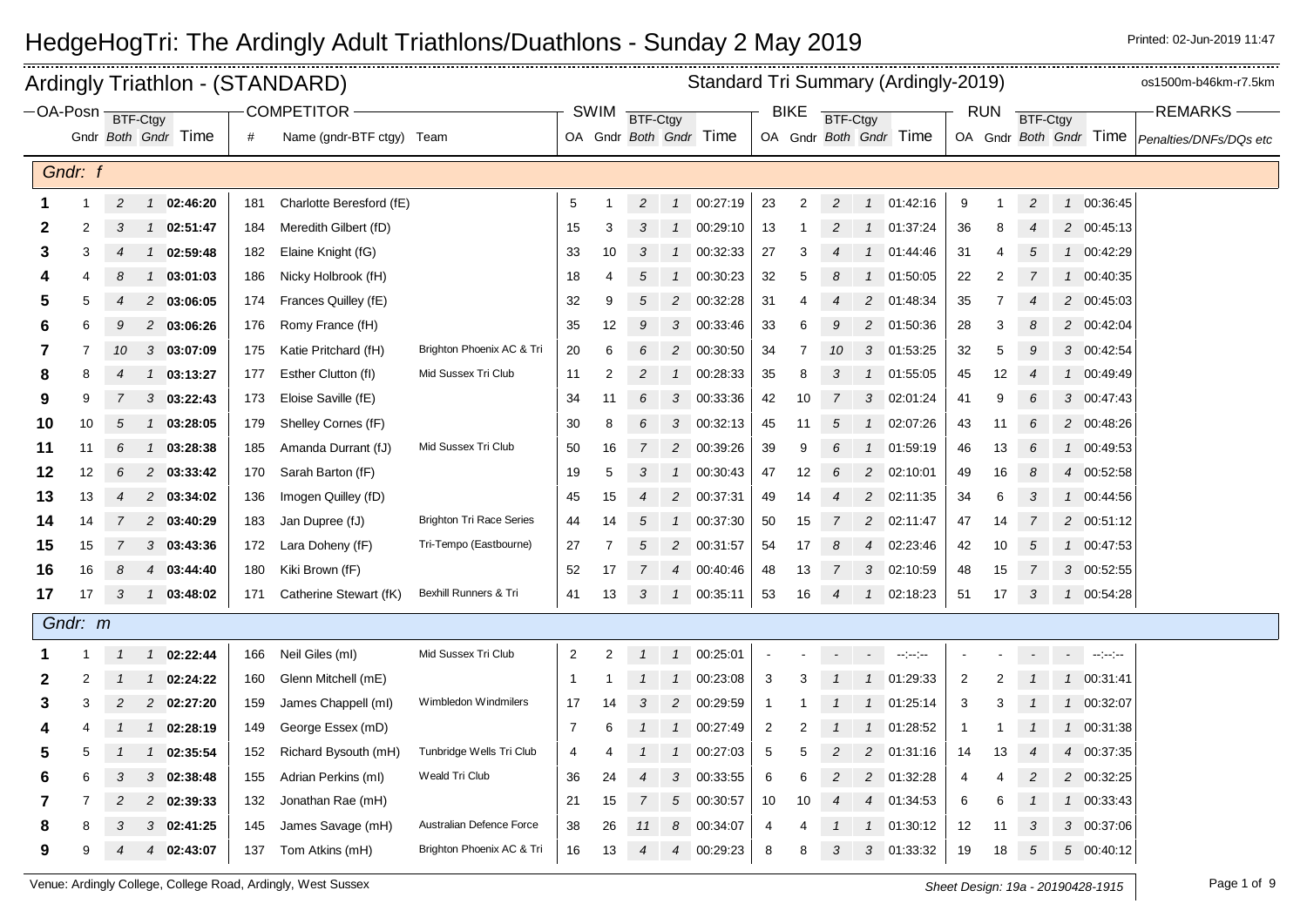|                       |    |                |                     |          |     | Ardingly Triathlon - (STANDARD)             |                               |    |             |                 |                |                        |                |             |                 |                | Standard Tri Summary (Ardingly-2019)              |                 |            |                 |                |                        | os1500m-b46km-r7.5km   |
|-----------------------|----|----------------|---------------------|----------|-----|---------------------------------------------|-------------------------------|----|-------------|-----------------|----------------|------------------------|----------------|-------------|-----------------|----------------|---------------------------------------------------|-----------------|------------|-----------------|----------------|------------------------|------------------------|
| −OA-Posn <del>-</del> |    |                | BTF-Ctav            |          |     | <b>COMPETITOR -</b>                         |                               |    | <b>SWIM</b> | <b>BTF-Ctgy</b> |                |                        |                | <b>BIKE</b> | <b>BTF-Ctgy</b> |                |                                                   |                 | <b>RUN</b> | <b>BTF-Ctgy</b> |                |                        | <b>REMARKS</b>         |
|                       |    |                | Gndr Both Gndr Time |          | #   | Name (gndr-BTF ctgy) Team                   |                               |    |             |                 |                | OA Gndr Both Gndr Time |                |             |                 |                | OA Gndr Both Gndr Time                            |                 |            |                 |                | OA Gndr Both Gndr Time | Penalties/DNFs/DQs etc |
| 10                    | 10 | $\mathcal{I}$  | 1 02:43:10          |          | 151 | Alessandro Servini (mF) Tri-Surrey Tri Club |                               | 23 | 17          | $\overline{4}$  |                | 3 00:31:09             | 15             | 14          | $\overline{c}$  |                | 2 01:38:35                                        | $5\phantom{.0}$ | 5          | $\mathcal I$    |                | 1 00:33:26             |                        |
| 10                    | 10 | 5              | 502:43:10           |          | 142 | Rafal Rucinski (mH)                         |                               | 6  | 5           | $\overline{c}$  |                | 2 00:27:42             | 20             | 19          | 6               | 6              | 01:39:51                                          | 8               | 8          | 2               |                | 2 00:35:37             |                        |
| 12                    | 12 |                | 1 02:45:34          |          | 130 | Jon Evison (mK)                             |                               | 24 | 18          |                 | $\mathcal{I}$  | 00:31:14               | $\overline{7}$ | 7           |                 | $\mathcal{I}$  | 01:32:53                                          | 26              | 24         | 2               |                | 2 00:41:27             |                        |
| 13                    | 13 |                | 1 02:45:45          |          | 153 | Matthew Tutton (mG)                         | Clapham Chasers               | 31 | 23          | $\overline{c}$  |                | 2 00:32:15             | 9              | 9           |                 |                | 1 01:34:44                                        | 16              | 15         | $\overline{c}$  |                | 2 00:38:46             |                        |
| 14                    | 14 | 2              | 2 02:46:15          |          | 162 | Aidan Roberson (mG)                         |                               | 25 | 19          | $\mathcal{I}$   |                | 1 00:31:45             | 19             | 18          | 3               | 3              | 01:39:43                                          | 7               | 7          |                 |                | 1 00:34:47             |                        |
| 15                    | 15 | $\overline{2}$ | 2 02:46:48          |          | 161 | Andrew Thomas (mD)                          |                               | 9  | 8           | 2               | $\overline{c}$ | 00:28:07               | 21             | 20          | 3               | $\overline{c}$ | 01:40:32                                          | 15              | 14         | $\overline{c}$  |                | 2 00:38:09             |                        |
| 16                    | 16 |                | 1 02:47:03          |          | 169 | Andy Peel (mJ)                              | East Grinstead Tri Club       | 8  |             |                 | $\overline{c}$ | 00:27:53               | 18             | 17          | 3               | 3              | 01:39:36                                          | 17              | 16         | $\overline{c}$  |                | 2 00:39:34             |                        |
| 17                    | 17 | $\overline{c}$ | 2 02:47:35          |          | 146 | Matt Parry-Jones (mJ)                       | Brighton Phoenix AC & Tri     | 29 | 22          |                 | 4              | 00:32:04               | 17             | 16          | 2               | 2              | 01:38:46                                          | 9               | 9          |                 |                | 1 00:36:45             |                        |
| 18                    | 18 | 3              | $3$ 02:48:59        |          | 156 | David Bailey (mJ)                           | Brighton Phoenix AC & Tri     | 3  | 3           |                 | $\mathcal{I}$  | 00:26:13               | 11             | -11         |                 | $\mathcal{I}$  | 01:36:10                                          | 37              | 29         | 5               |                | 5 00:46:36             |                        |
| 19                    | 19 | $\overline{c}$ | 2 02:49:34          |          | 125 | Scott MacKenzie (mF)                        |                               | 12 | 10          |                 | 2              | 00:28:42               | 14             | 13          |                 |                | 01:38:34                                          | 29              | 26         | 3               |                | 3 00:42:18             |                        |
| 20                    | 20 | 3              | 2 02:50:22          |          | 139 | Thomas Chappels (mE)                        |                               | 13 | 11          | 3               |                | 2 00:28:52             | 26             | 24          | 3               | $\overline{c}$ | 01:44:03                                          | 13              | 12         | $\mathfrak{3}$  |                | 2 00:37:27             |                        |
| 21                    | 21 | 3              | $3$ 02:52:40        |          | 141 | Peter Cannon (mG)                           | Horsham Amphibians Tri Clu    | 39 | 27          |                 | 3              | 00:34:51               | 12             | 12          | 2               | 2              | 01:36:32                                          | 25              | 23         | 4               |                | 4 00:41:17             |                        |
| 22                    | 22 | 3              | $3$ 02:54:13        |          | 158 | Sam Kelly (mF)                              | <b>Brighton Multisports</b>   | 10 | 9           |                 | $\mathcal{I}$  | 00:28:29               | 24             | 22          | 3               | 3              | 01:43:18                                          | 30              | 27         |                 | $\overline{4}$ | 00:42:26               |                        |
| 23                    | 23 | 6              | $6$ 02:54:33        |          | 147 | Gareth Handley (mH)                         | Mid Sussex Tri Club           | 14 | 12          | 3               |                | 3 00:29:00             | 16             | 15          | 5               | 5              | 01:38:36                                          | 38              | 30         | 10              |                | 7 00:46:57             |                        |
| 24                    | 24 | 7              | 7 02:55:08          |          | 140 | Fabien Cavenne (mH)                         |                               | 22 | 16          | 8               | 6              | 00:31:01               | 25             | 23          | 7               | $\overline{7}$ | 01:43:54                                          | 20              | 19         | 6               |                | 6 00:40:13             |                        |
| 25                    | 25 | $\overline{c}$ | 2 02:55:44          |          | 204 | John Kendall (mK)                           | Tunbridge Wells Tri Club      | 42 | 29          | 4               | 3              | 00:36:34               | 22             | 21          | 2               | 2              | 01:42:14                                          | 11              | 10         |                 | $\mathcal{I}$  | 00:36:56               |                        |
| 26                    | 26 |                | 4 03:02:42          |          | 150 | Owen Marfany (mJ)                           |                               | 28 | 21          | 3               | 3              | 00:32:00               | 30             | 27          | 5               | 5              | 01:47:31                                          | 33              | 28         |                 |                | 4 00:43:11             |                        |
| 27                    | 27 | 5              | 503:06:00           |          | 148 | lan Shapton (mJ)                            | Brighton Phoenix AC & Tri     | 47 | 32          | 6               | 5              | 00:38:24               | 28             | 25          |                 | 4              | 01:46:07                                          | 27              | 25         | 3               |                | 3 00:41:29             |                        |
| 28                    | 28 | $\overline{4}$ | 4 03:09:31          |          | 143 | Stevie Hawkwood (mF)                        |                               | 54 | 37          | 8               | 4              | 00:41:23               | 29             | 26          |                 | $\overline{4}$ | 01:47:10                                          | 23              | 21         | 2               |                | 2 00:40:58             |                        |
| 29                    | 29 | 5              | $3$ 03:13:46        |          | 165 | Jamie Sinclair (mE)                         |                               | 46 | 31          |                 | 4              | 00:38:14               | $\blacksquare$ |             |                 |                | $\frac{1}{2}$ and $\frac{1}{2}$ and $\frac{1}{2}$ |                 |            |                 |                | الموسوعات المراد       |                        |
| 30                    | 30 | 6              | 4 03:14:33          |          | 144 | Marc Godfrey (mE)                           |                               | 26 | 20          |                 | 3              | 00:31:52               | 36             | 28          | 5               | 3              | 01:55:40                                          | 39              | 31         | 5               |                | 3 00:47:01             |                        |
| 31                    | 31 | 5              | 4 03:19:57          |          | 157 | Dave Nicholas (ml)                          |                               | 49 | 34          | $\overline{7}$  | 6              | 00:38:55               | 41             | 32          | 5               | 4              | 02:00:39                                          | 21              | 20         | 3               |                | 3 00:40:23             |                        |
| 32                    | 32 |                | 1 03:20:08          |          | 163 | Rob Pick (mL)                               | <b>East Cornwall Harriers</b> | 55 | 38          |                 | $\mathcal{I}$  | 00:41:54               | 37             | 29          |                 |                | 01:57:14                                          | 24              | 22         |                 |                | 1 00:41:00             |                        |
| 33                    | 33 | 8              | $5$ 03:29:35        |          | 164 | Hamish Dupree (mE)                          |                               | 51 | 35          | 8               |                | 5 00:39:58             | 40             | 31          | 6               | 4              | 02:00:17                                          | 44              | 33         |                 |                | 4 00:49:20             |                        |
| 34                    | 34 |                | $\mathcal{I}$       | 03:32:15 | 133 | Richard Saville (mM)                        |                               | 53 | 36          |                 | $\mathcal{I}$  | 00:41:07               | 43             | 33          |                 | $\mathbf{1}$   | 02:04:05                                          | 40              | 32         |                 |                | 1 00:47:03             |                        |
| 35                    | 35 | 5              | 4 03:37:15          |          | 167 | Owen John (mG)                              |                               | 56 | 39          | 5               | 4              | 00:47:49               | 46             | 35          | 5               | 4              | 02:09:31                                          | 18              | 17         | 3               |                | 3 00:39:55             |                        |
| 36                    | 36 | 6              | 503:41:40           |          | 168 | Kevin McDonald (ml)                         | Mid Sussex Tri Club           | 48 | 33          | 6               | 5              | 00:38:48               | 38             | 30          |                 | 3              | 01:57:59                                          | 54              | 37         | 6               |                | 5 01:04:53             |                        |
| 37                    | 37 | 11             | 8 03:42:49          |          | 131 | Gary Simmons (mH)                           |                               | 37 | 25          | 10              | $\overline{7}$ | 00:33:57               | 44             | 34          | 11              | 8              | 02:05:23                                          | 53              | 36         | 11              |                | 8 01:03:29             |                        |
| 38                    | 38 | 7              | $6$ 03:43:56        |          | 128 | David Owen (ml)                             |                               | 43 | 30          | 5               | $\overline{4}$ | 00:36:37               | 51             | 36          | 6               | 5              | 02:13:25                                          | 50              | 34         | 5               |                | 4 00:53:54             |                        |

Venue: Ardingly College, College Road, Ardingly, West Sussex **Sheet Design: 19a - 20190428-1915** Page 2 of 9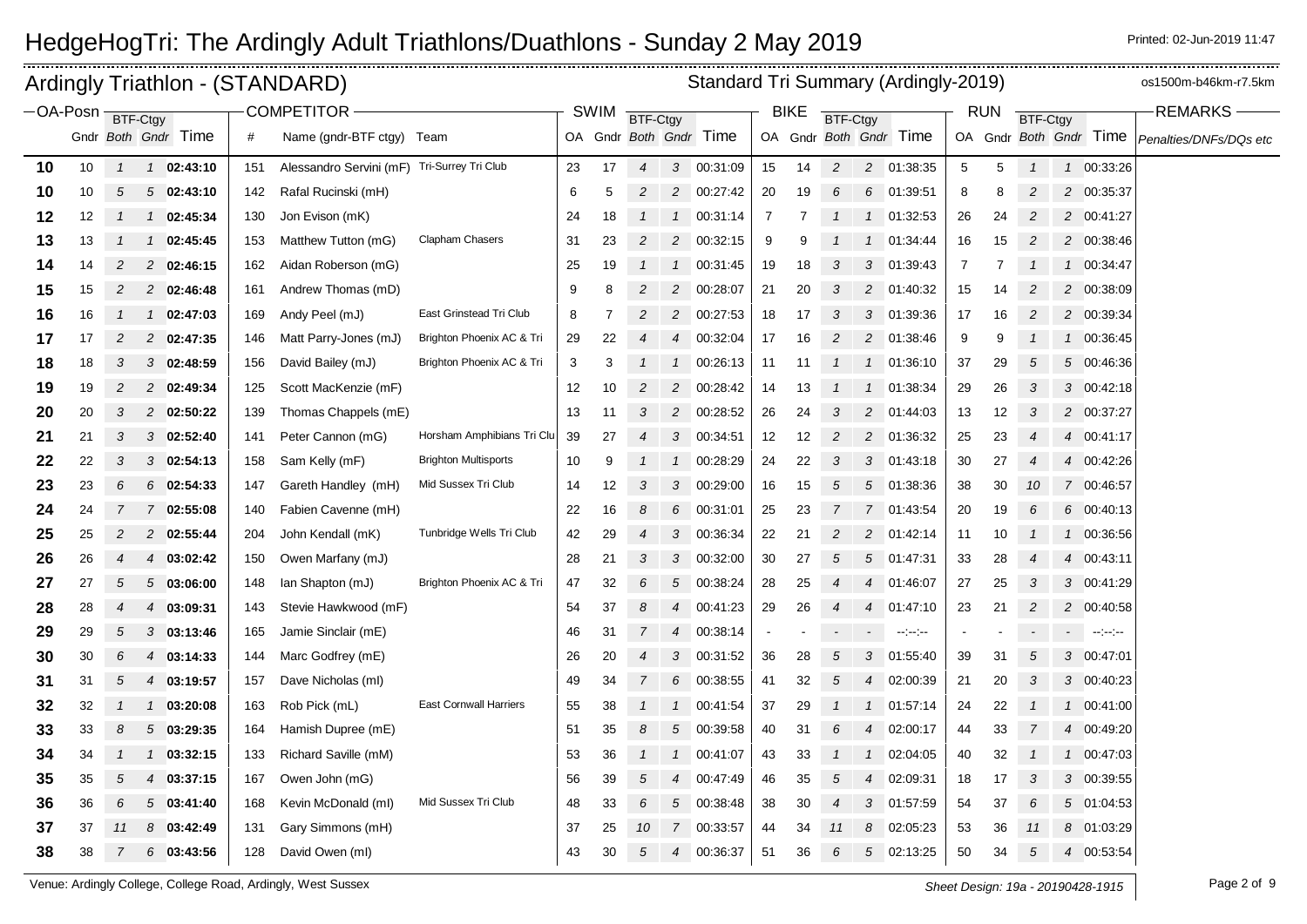|                  |                   |                           | Ardingly Triathlon - (STANDARD) |     |                                               |                           |             |                |                 |                 | Standard Tri Summary (Ardingly-2019) |                |             |                 |                |                        |              |            |                |                          |                                                                                                                                                                                                                                                                                                                                                                                                                                                                                                                                                         | os1500m-b46km-r7.5km                            |
|------------------|-------------------|---------------------------|---------------------------------|-----|-----------------------------------------------|---------------------------|-------------|----------------|-----------------|-----------------|--------------------------------------|----------------|-------------|-----------------|----------------|------------------------|--------------|------------|----------------|--------------------------|---------------------------------------------------------------------------------------------------------------------------------------------------------------------------------------------------------------------------------------------------------------------------------------------------------------------------------------------------------------------------------------------------------------------------------------------------------------------------------------------------------------------------------------------------------|-------------------------------------------------|
| OA-Posn BTF-Ctgy |                   |                           |                                 |     | <b>COMPETITOR</b>                             |                           |             | <b>SWIM</b>    | <b>BTF-Ctgy</b> |                 |                                      |                | <b>BIKE</b> | <b>BTF-Ctgy</b> |                |                        |              | <b>RUN</b> | BTF-Ctgy       |                          |                                                                                                                                                                                                                                                                                                                                                                                                                                                                                                                                                         | <b>REMARKS</b>                                  |
|                  |                   |                           | Gndr Both Gndr Time             | #   | Name (gndr-BTF ctgy) Team                     |                           |             |                |                 |                 | OA Gndr Both Gndr Time               |                |             |                 |                | OA Gndr Both Gndr Time |              |            |                |                          | OA Gndr Both Gndr Time                                                                                                                                                                                                                                                                                                                                                                                                                                                                                                                                  | Penalties/DNFs/DQs etc                          |
| 39               | 39                | $\overline{4}$            | $3$ 03:49:55                    | 138 | Gareth Jones (mK)                             |                           | 40          | 28             | 2               |                 | 2 00:34:58                           | 52             | 37          | 3               |                | 3 02:14:03             | 52           | 35         | $\overline{4}$ |                          | 3 01:00:54                                                                                                                                                                                                                                                                                                                                                                                                                                                                                                                                              |                                                 |
|                  |                   | $\sigma_{\rm{max}}=0.000$ |                                 | 154 | Adam Hill (mG)                                |                           |             |                |                 |                 | $-00:15.56$                          | $\bullet$      |             | $\sim$          |                | $-01:16:01$            |              |            | $\sim$ $-$     |                          | المواسع معارضات المرادي                                                                                                                                                                                                                                                                                                                                                                                                                                                                                                                                 | DQ RaceReferee                                  |
|                  | Gndr: x           |                           |                                 |     |                                               |                           |             |                |                 |                 |                                      |                |             |                 |                |                        |              |            |                |                          |                                                                                                                                                                                                                                                                                                                                                                                                                                                                                                                                                         |                                                 |
|                  |                   |                           | $\sim$                          | 999 | ZZZZZZZ ZZZZZZS (x?)                          |                           |             |                |                 |                 | $\sim 10^{11}$                       |                |             |                 |                | المواسوسي              |              |            |                |                          | <b>The Contractor</b>                                                                                                                                                                                                                                                                                                                                                                                                                                                                                                                                   |                                                 |
|                  |                   |                           |                                 |     |                                               |                           |             |                |                 |                 | Sprt Tri Summary (Ardingly-2019)     |                |             |                 |                |                        |              |            |                |                          |                                                                                                                                                                                                                                                                                                                                                                                                                                                                                                                                                         | os750-b23km-r5km                                |
|                  |                   |                           | Ardingly Triathlon - (Sprint)   |     |                                               |                           |             |                |                 |                 |                                      |                |             |                 |                |                        |              |            |                |                          |                                                                                                                                                                                                                                                                                                                                                                                                                                                                                                                                                         |                                                 |
|                  | -OA-Posn BTF-Ctgy |                           |                                 |     | <b>COMPETITOR</b>                             |                           |             | SWIM           | BTF-Ctgy        |                 |                                      |                | <b>BIKE</b> | BTF-Ctgy        |                |                        |              | <b>RUN</b> | BTF-Ctgy       |                          |                                                                                                                                                                                                                                                                                                                                                                                                                                                                                                                                                         | <b>REMARKS</b>                                  |
|                  |                   |                           | Gndr Both Gndr Time             | #   | Name (gndr-BTF ctgy) Team                     |                           |             |                |                 |                 | OA Gndr Both Gndr Time               |                |             |                 |                | OA Gndr Both Gndr Time |              |            |                |                          |                                                                                                                                                                                                                                                                                                                                                                                                                                                                                                                                                         | OA Gndr Both Gndr Time   Penalties/DNFs/DQs etc |
|                  | Gndr: f           |                           |                                 |     |                                               |                           |             |                |                 |                 |                                      |                |             |                 |                |                        |              |            |                |                          |                                                                                                                                                                                                                                                                                                                                                                                                                                                                                                                                                         |                                                 |
|                  |                   | 4                         | 1 01:31:42                      | 266 | Joanne Long (fH)                              | Brighton Phoenix AC & Tri | 9           |                | 3               |                 | 1 00:14:05                           | 11             |             | 3               |                | 1 00:51:37             | 18           | 2          | 4              |                          | 1 00:26:00                                                                                                                                                                                                                                                                                                                                                                                                                                                                                                                                              |                                                 |
| 2                | 2                 |                           | $1$ 01:35:22                    | 274 | Chantal Marshall (fl)                         | Brighton Phoenix AC & Tri | 10          | $\overline{2}$ | $\overline{c}$  |                 | 1 00:14:13                           | 18             | 2           |                 | $\overline{1}$ | 00:55:18               | 17           |            | 5              |                          | 1 00:25:51                                                                                                                                                                                                                                                                                                                                                                                                                                                                                                                                              |                                                 |
| 3                | 3                 |                           | 1 01:45:40                      | 269 | Janet Clapton (fJ)                            | Mid Sussex Tri Club       | 52          | 12             | 8               |                 | 1 00:22:47                           | 21             | 3           |                 | $\overline{1}$ | 00:55:35               | 26           |            |                | $\mathbf{1}$             | 00:27:18                                                                                                                                                                                                                                                                                                                                                                                                                                                                                                                                                |                                                 |
|                  |                   | 3                         | 1 01:47:37                      | 279 | Jennie Brown (fK)                             | Swim-1st Tri Club         | 40          | 7              |                 | $\overline{1}$  | 00:18:37                             | 31             |             |                 |                | 00:58:35               | 41           |            | $\overline{c}$ | $\mathcal{I}$            | 00:30:25                                                                                                                                                                                                                                                                                                                                                                                                                                                                                                                                                |                                                 |
| 5                | 5                 |                           | 1 01:48:28                      | 276 | Sally McCleverty (fL)                         | Freedom Tri (Crowborough) | 39          | 6              |                 |                 | 1 00:18:21                           | 36             | 5           |                 | $\overline{1}$ | 01:01:05               | 32           | 5          |                |                          | 1 00:29:02                                                                                                                                                                                                                                                                                                                                                                                                                                                                                                                                              |                                                 |
| 6                | 6                 | 11                        | 2 01:50:05                      | 270 | Emma Langman (fl)                             |                           | 27          | -5             | 10              | $\overline{4}$  | 00:16:45                             | 39             | 6           | 9               | $\overline{2}$ | 01:04:00               | 34           | 6          | 8              |                          | 2 00:29:20                                                                                                                                                                                                                                                                                                                                                                                                                                                                                                                                              |                                                 |
| 7                |                   | 12                        | $3$ 01:53:29                    | 277 | Geraldine Bloomfield (fl) Girls Run the World |                           | 26          | $\overline{4}$ | 9               | $\mathcal{S}$   | 00:16:36                             | 40             | 7           | 10              | $\mathcal{S}$  | 01:04:21               | 46           | 10         | 15             |                          | 5 00:32:32                                                                                                                                                                                                                                                                                                                                                                                                                                                                                                                                              |                                                 |
| 8                | 8                 | 13                        | 4 01:54:44                      | 261 | Sian Williams (fl)                            |                           | 41          | -8             | 13              | $5\overline{5}$ | 00:18:41                             | 42             | 8           | 12              | $\overline{4}$ | 01:05:03               | 43           | 8          | 13             |                          | 3 00:31:00                                                                                                                                                                                                                                                                                                                                                                                                                                                                                                                                              |                                                 |
| 9                | 9                 | 14                        | 501:59:55                       | 287 | Lucy Judd (fl)                                | Mid Sussex Tri Club       | 25          | 3              | 8               |                 | 2 00:16:34                           | 46             | 9           | 15              | 5              | 01:11:25               | 45           | 9          | 14             |                          | 4 00:31:56                                                                                                                                                                                                                                                                                                                                                                                                                                                                                                                                              |                                                 |
| 10               | 10                | 9                         | 2 02:01:18                      | 278 | Esther McKay (fH)                             |                           | 42          | 9              | 8               | $\overline{2}$  | 00:19:21                             | 52             | 13          | 8               | $\overline{c}$ | 01:14:41               | 25           | 3          | 6              |                          | 2 00:27:16                                                                                                                                                                                                                                                                                                                                                                                                                                                                                                                                              |                                                 |
| 11               | 11                | 7                         | $1$ 02:05:15                    | 262 | Joanne Powell (fG)                            |                           | 43          | 10             | 7               |                 | 1 00:19:39                           | 48             | 10          |                 | $\mathcal{I}$  | 01:12:07               | 48           | 12         | 7              |                          | 1 00:33:29                                                                                                                                                                                                                                                                                                                                                                                                                                                                                                                                              |                                                 |
| 12               | 12                | 9                         | 2 02:08:33                      | 263 | Lucy Pitts (fJ)                               |                           | 53          | 13             | 9               |                 | 2 00:23:12                           | 50             | 12          |                 | 2              | 01:12:48               | 47           | 11         | 8              |                          | 2 00:32:33                                                                                                                                                                                                                                                                                                                                                                                                                                                                                                                                              |                                                 |
| 13               | 13                | 17                        | $6$ 02:13:26                    | 268 | Lis Bundock (fl)                              | Brighton Phoenix AC & Tri | 51          | 11             | 16              | 6               | 00:22:45                             | 49             | 11          | 17              | 6              | 01:12:41               | 53           | 14         | 18             |                          | 6 00:38:00                                                                                                                                                                                                                                                                                                                                                                                                                                                                                                                                              |                                                 |
| 14               | 14                | 3                         | 2 02:16:47                      | 273 | Christine Gibbons (fL)                        | Brighton Phoenix AC & Tri | 56          | 14             | 3               | $\overline{2}$  | 00:24:14                             | 55             | 14          | 3               | $\overline{2}$ | 01:18:47               | 49           | 13         | 3              |                          | 2 00:33:46                                                                                                                                                                                                                                                                                                                                                                                                                                                                                                                                              |                                                 |
| 15               | 15                | 21                        | 7 02:51:43                      | 267 | Janna Bourvis (fl)                            |                           | 57          | 15             | 18              |                 | 7 00:26:41                           |                |             |                 |                | $\sim$ $\sim$          |              |            |                | $\overline{\phantom{a}}$ | $\sim$ $\sim$                                                                                                                                                                                                                                                                                                                                                                                                                                                                                                                                           |                                                 |
|                  |                   |                           | $\sigma_{\rm{max}}=0.5$         | 275 | Jane Kemp (fH)                                | Brighton Phoenix AC & Tri |             |                |                 |                 | $- 00:18:33$                         |                |             | $\sim$          |                | $\sim$ $\sim$          |              |            |                | $\sim 100$               | $\label{eq:3} \begin{split} \mathcal{L}_{\text{max}}(\mathcal{L}_{\text{max}}(\mathcal{L}_{\text{max}})) = \mathcal{L}_{\text{max}}(\mathcal{L}_{\text{max}}(\mathcal{L}_{\text{max}})) \end{split}$                                                                                                                                                                                                                                                                                                                                                    | [NF]                                            |
|                  | Gndr: m           |                           |                                 |     |                                               |                           |             |                |                 |                 |                                      |                |             |                 |                |                        |              |            |                |                          |                                                                                                                                                                                                                                                                                                                                                                                                                                                                                                                                                         |                                                 |
|                  |                   |                           | 1 01:17:30                      | 254 | Greg Funnell (mH)                             | Team Bodyworks XTC        | $\mathbf 1$ |                |                 |                 | 1 00:12:39                           |                |             |                 | $\sim$         | $\sim 100$ km $^{-1}$  |              |            |                | $\sim$ $-$               | $\begin{split} \begin{minipage}{0.5\textwidth} \centering \end{minipage} \begin{minipage}{0.5\textwidth} \centering \begin{minipage}{0.5\textwidth} \centering \end{minipage} \end{minipage} \begin{minipage}{0.5\textwidth} \centering \begin{minipage}{0.5\textwidth} \centering \end{minipage} \end{minipage} \begin{minipage}{0.5\textwidth} \centering \end{minipage} \caption{Example of \textit{Stab} and \textit{Stab} are the \textit{Stab} and \textit{Stab} are the \textit{Stab} and \textit{Stab} are the \textit{Stab} and \textit{Stab}$ |                                                 |
| 2                | 2                 |                           | $1$ 01:18:02                    | 232 | James Cox (ml)                                | Freedom Tri (Crowborough) | 6           | 6              |                 |                 | 1 00:13:22                           | $\overline{2}$ | 2           |                 |                | 1 00:44:57             | $\mathbf{1}$ |            | $\mathcal{I}$  |                          | 1 00:19:43                                                                                                                                                                                                                                                                                                                                                                                                                                                                                                                                              |                                                 |
|                  |                   |                           |                                 |     |                                               |                           |             |                |                 |                 |                                      |                |             |                 |                |                        |              |            |                |                          |                                                                                                                                                                                                                                                                                                                                                                                                                                                                                                                                                         |                                                 |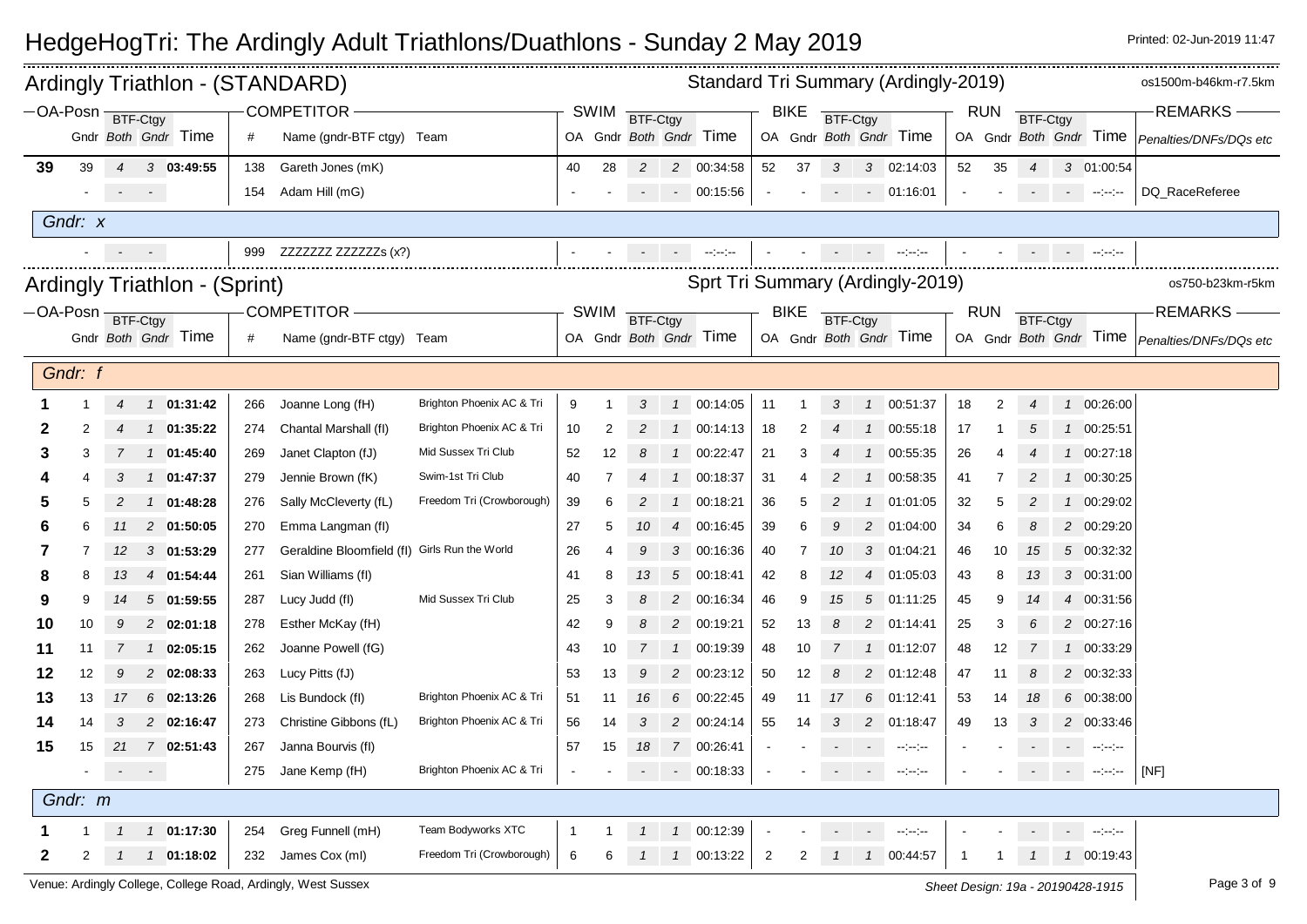|          |    |                | <b>Ardingly Triathlon - (Sprint)</b> |     |                           |                                                   |                |             |                 |                |                        |    |                   |              |                | Sprt Tri Summary (Ardingly-2019) |                          |                |                          |                          |                                                                                                                                                                                                                                                                                                                                                                                                                                                            | os750-b23km-r5km       |
|----------|----|----------------|--------------------------------------|-----|---------------------------|---------------------------------------------------|----------------|-------------|-----------------|----------------|------------------------|----|-------------------|--------------|----------------|----------------------------------|--------------------------|----------------|--------------------------|--------------------------|------------------------------------------------------------------------------------------------------------------------------------------------------------------------------------------------------------------------------------------------------------------------------------------------------------------------------------------------------------------------------------------------------------------------------------------------------------|------------------------|
| -OA-Posn |    |                | BTF-Ctgy                             |     | COMPETITOR -              |                                                   |                | <b>SWIM</b> | <b>BTF-Ctgy</b> |                |                        |    | <b>BIKE</b>       | BTF-Ctgy     |                |                                  |                          | <b>RUN</b>     | <b>BTF-Ctgy</b>          |                          |                                                                                                                                                                                                                                                                                                                                                                                                                                                            | <b>REMARKS</b>         |
|          |    |                | Gndr Both Gndr Time                  | #   | Name (gndr-BTF ctgy) Team |                                                   |                |             |                 |                | OA Gndr Both Gndr Time |    |                   |              |                | OA Gndr Both Gndr Time           |                          |                |                          |                          | OA Gndr Both Gndr Time                                                                                                                                                                                                                                                                                                                                                                                                                                     | Penalties/DNFs/DQs etc |
| 3        | 3  | $\mathbf{1}$   | 1 01:19:47                           | 248 | Shane Snow (mJ)           | Brighton Phoenix AC & Tri                         | 30             | 25          | 5               |                | 5 00:17:09             |    |                   |              |                | $\sim$ $\sim$                    |                          |                |                          |                          | $\mathcal{O}(\sigma)$ , and $\mathcal{O}(\sigma)$                                                                                                                                                                                                                                                                                                                                                                                                          |                        |
|          |    | 2              | 2 01:21:10                           | 255 | George Higgs (mJ)         |                                                   | 4              | 4           | 3               |                | 3 00:12:57             |    |                   |              | $\overline{1}$ | 00:43:15                         | 11                       | 11             | $\overline{c}$           |                          | 2 00:24:58                                                                                                                                                                                                                                                                                                                                                                                                                                                 |                        |
| 5        | 5  |                | 1 01:21:59                           | 238 | Rory Spencer (mF)         |                                                   | 14             | 12          | 2               |                | 2 00:15:06             | 3  | 3                 |              | $\overline{1}$ | 00:45:51                         | $\overline{c}$           | 2              |                          |                          | 1 00:21:02                                                                                                                                                                                                                                                                                                                                                                                                                                                 |                        |
| 6        | 6  | 3              | $3$ 01:23:12                         | 240 | Trevor Back (mJ)          | Tri-Spoke                                         | 3              | 3           | 2               | $\overline{2}$ | 00:12:52               | 4  |                   | 2            | $\overline{c}$ | 00:45:56                         | 8                        |                |                          |                          | 1 00:24:24                                                                                                                                                                                                                                                                                                                                                                                                                                                 |                        |
| 7        |    |                | 2 01:23:51                           | 250 | Steve Kemsley (ml)        |                                                   | 11             | 9           |                 | $\overline{2}$ | 00:14:31               |    |                   |              |                | $\sim$ 100 $\sim$                | $\overline{\phantom{a}}$ |                |                          | $\overline{\phantom{a}}$ | $\label{eq:3} \mathcal{L} = \mathcal{L} \mathcal{L} \mathcal{L} \mathcal{L} \mathcal{L} \mathcal{L} \mathcal{L} \mathcal{L} \mathcal{L} \mathcal{L} \mathcal{L} \mathcal{L} \mathcal{L} \mathcal{L} \mathcal{L} \mathcal{L} \mathcal{L} \mathcal{L} \mathcal{L} \mathcal{L} \mathcal{L} \mathcal{L} \mathcal{L} \mathcal{L} \mathcal{L} \mathcal{L} \mathcal{L} \mathcal{L} \mathcal{L} \mathcal{L} \mathcal{L} \mathcal{L} \mathcal{L} \mathcal{L} \math$ |                        |
| 8        | 8  | 2              | 2 01:26:37                           | 242 | Roger Beattie (mH)        | Swim-1st Tri Club                                 | 8              | 8           | 2               |                | 2 00:13:56             | 6  | 6                 | 2            | $\overline{c}$ | 00:49:11                         | 5                        | 5              | $\overline{c}$           |                          | 2 00:23:30                                                                                                                                                                                                                                                                                                                                                                                                                                                 |                        |
| 9        | 9  | 3              | 301:26:40                            | 129 | Chris Mayhew (mH)         |                                                   | 12             | 10          | 4               | 3              | 00:14:37               | 5  | 5                 |              | $\mathbf{1}$   | 00:49:05                         | 3                        | 3              |                          |                          | 1 00:22:58                                                                                                                                                                                                                                                                                                                                                                                                                                                 |                        |
| 10       | 10 |                | 1 01:27:46                           | 244 | Grant Mansfield (mG)      | Swim-1st Tri Club                                 | 17             | 15          | 3               | 3              | 00:15:20               | 7  |                   |              | $\mathbf{1}$   | 00:49:13                         | 4                        |                |                          | $\mathcal{I}$            | 00:23:13                                                                                                                                                                                                                                                                                                                                                                                                                                                   |                        |
| 11       | 11 | $\overline{c}$ | 2 01:31:26                           | 235 | Tom Kelly (mG)            |                                                   | 5              | 5           |                 |                | 1 00:13:19             | 13 | $12 \overline{ }$ | 3            | $\mathbf{3}$   | 00:53:01                         | 12                       | 12             |                          |                          | 4 00:25:06                                                                                                                                                                                                                                                                                                                                                                                                                                                 |                        |
| 12       | 12 | 3              | $3$ 01:31:52                         | 212 | Henry Devall (ml)         |                                                   | 19             | 17          |                 |                | 3 00:15:32             | 10 | 10                | 2            | $\overline{c}$ | 00:51:06                         | 13                       | 13             | 2                        |                          | 2 00:25:14                                                                                                                                                                                                                                                                                                                                                                                                                                                 |                        |
| 13       | 13 | 3              | $3$ 01:33:30                         | 253 | Mark Cookson (mG)         |                                                   | 36             | 31          | 6               | 6              | 00:18:02               | 8  | 8                 | 2            | 2              | 00:49:59                         | 16                       | 16             | 5                        |                          | 5 00:25:29                                                                                                                                                                                                                                                                                                                                                                                                                                                 |                        |
| 14       | 14 | 2              | 2 01:34:00                           | 213 | Kirk Buden (mF)           |                                                   | 7              |             |                 |                | 1 00:13:28             | 16 | 15                |              | 4              | 00:54:19                         | 19                       | 17             | 3                        |                          | 3 00:26:13                                                                                                                                                                                                                                                                                                                                                                                                                                                 |                        |
| 15       | 15 |                | 4 01:34:19                           | 236 | Tom Dallman (mG)          |                                                   | 13             | 11          | 2               |                | 2 00:14:54             | 20 | 18                |              | 4              | 00:55:25                         | $\overline{7}$           | $\overline{7}$ | 3                        |                          | 3 00:24:00                                                                                                                                                                                                                                                                                                                                                                                                                                                 |                        |
| 16       | 16 | 4              | 01:34:47<br>4                        | 243 | Kevin Hudson (mJ)         | Swim-1st Tri Club                                 | $\overline{2}$ | 2           |                 |                | 1 00:12:46             | 14 | 13                | 3            | 3              | 00:53:57                         | 29                       | 25             | 6                        |                          | 5 00:28:04                                                                                                                                                                                                                                                                                                                                                                                                                                                 |                        |
| 17       | 17 |                | 1 01:35:42                           | 237 | David Tibbals (mK)        | Swim-1st Tri Club                                 | 22             | 20          |                 | $\mathcal{I}$  | 00:15:58               |    |                   |              |                | $\sim$ $\sim$                    |                          |                |                          | $\sim 100$               | $\sim 10^{11}$                                                                                                                                                                                                                                                                                                                                                                                                                                             |                        |
| 18       | 18 | 5              | 4 01:36:18                           | 247 | Kristopher Fenwick (mH    |                                                   | 28             | 23          | 5               |                | 4 00:17:02             | 17 | 16                |              | 3              | 00:54:46                         | 9                        | 9              | 3                        |                          | 3 00:24:30                                                                                                                                                                                                                                                                                                                                                                                                                                                 |                        |
| 19       | 19 | 5              | 4 01:37:27                           | 209 | Andrew Oxley (ml)         |                                                   | 24             | 22          | $\overline{7}$  | 6              | 00:16:12               | 22 | 19                | 5            | 4              | 00:55:58                         | 14                       | 14             | 3                        |                          | 3 00:25:17                                                                                                                                                                                                                                                                                                                                                                                                                                                 |                        |
| 20       | 20 | 5              | 501:37:49                            | 231 | Dwaine Ford (mG)          |                                                   | 18             | 16          | $\overline{4}$  |                | 4 00:15:31             | 29 | 26                | 5            | 5              | 00:58:24                         | 6                        | 6              | $\overline{c}$           |                          | 2 00:23:54                                                                                                                                                                                                                                                                                                                                                                                                                                                 |                        |
| 21       | 21 | 3              | $3$ 01:37:53                         | 223 | Adam Hope (mF)            |                                                   | 46             | 36          | 5               | 5              | 00:20:52               | 9  | 9                 |              | 2              | 00:50:23                         | 22                       | 20             | 5                        |                          | 5 00:26:38                                                                                                                                                                                                                                                                                                                                                                                                                                                 |                        |
| 22       | 22 | 5              | 501:38:07                            | 229 | Mark Derry (mJ)           | Brighton Phoenix AC & Tri                         | 16             | 14          | 4               |                | 4 00:15:13             | 24 | 21                | 5            | $\overline{4}$ | 00:56:38                         | 20                       | 18             | 3                        |                          | 3 00:26:16                                                                                                                                                                                                                                                                                                                                                                                                                                                 |                        |
| 23       | 23 | 4              | 4 01:38:38                           | 218 | Matthew Jenkins (mF)      |                                                   | 35             | 30          | 3               | 3              | 00:17:58               | 15 | 14                | 3            | 3              | 00:54:03                         | 21                       | 19             | $\overline{4}$           |                          | 4 00:26:37                                                                                                                                                                                                                                                                                                                                                                                                                                                 |                        |
| 24       | 24 | $\mathcal I$   | 1 01:40:47                           | 219 | Nick Cannon (mL)          |                                                   | 15             | 13          | $\mathcal I$    | $\mathcal{I}$  | 00:15:11               | 26 | 23                |              | $\mathcal I$   | 00:57:26                         | 30                       | 26             |                          |                          | 1 00:28:10                                                                                                                                                                                                                                                                                                                                                                                                                                                 |                        |
| 25       | 25 | 6              | 5 01:40:59                           | 249 | Jon Clark (ml)            | Mid Sussex Tri Club                               | 20             | 18          | 5               |                | 4 00:15:37             | 25 | 22                |              | 5              | 00:57:05                         | 31                       | 27             |                          |                          | 6 00:28:17                                                                                                                                                                                                                                                                                                                                                                                                                                                 |                        |
| 26       | 26 | $\overline{c}$ | 2 01:41:59                           | 256 | Steve Brown (mK)          | Swim-1st Tri Club                                 | 28             | 23          | $\overline{c}$  |                | 2 00:17:02             | 19 | 17                | $\mathcal I$ | $\mathcal{I}$  | 00:55:23                         | 36                       | 30             |                          |                          | 1 00:29:34                                                                                                                                                                                                                                                                                                                                                                                                                                                 |                        |
| 27       | 27 | 7              | 6 01:43:24                           | 224 | Stuart White (ml)         |                                                   | 37             | 32          | 12              | 8              | 00:18:05               | 28 | 25                | 8            | $\overline{7}$ | 00:57:55                         | 27                       | 23             | 6                        |                          | 5 00:27:24                                                                                                                                                                                                                                                                                                                                                                                                                                                 |                        |
| 28       | 28 |                | 01:43:28<br>$\mathcal{I}$            | 251 | James Chedham (mE)        |                                                   | 48             | 38          | 2               | $\overline{c}$ | 00:21:07               |    |                   |              |                | $\sim$ $\sim$                    | $\blacksquare$           |                |                          | $\overline{\phantom{a}}$ | $\sim$ $ -$                                                                                                                                                                                                                                                                                                                                                                                                                                                |                        |
| 29       | 29 | 8              | 7 01:43:32                           | 228 |                           | Jp Hamilton Savory (ml) Brighton Phoenix AC & Tri | 49             | 39          | 14              |                | 9 00:21:12             | 12 | 11                | 3            | 3              | 00:52:45                         | 37                       | 31             | 10                       |                          | 8 00:29:35                                                                                                                                                                                                                                                                                                                                                                                                                                                 |                        |
| 30       | 30 | 5              | 01:44:07<br>$5^{\circ}$              | 217 | Chris Dunlop (mF)         |                                                   | 44             | 34          |                 | 4              | 00:19:52               | 35 | 31                | 5            | 5              | 00:59:42                         | 10                       | 10             | 2                        |                          | 2 00:24:33                                                                                                                                                                                                                                                                                                                                                                                                                                                 |                        |
| 31       | 31 | 9              | 8 01:44:36                           | 220 | Sinisa Krnic (ml)         |                                                   | 50             | 40          | 15              |                | 10 00:21:41            | 27 | 24                |              | 6              | 00:57:34                         | 15                       | 15             | $\overline{\mathcal{A}}$ |                          | 4 00:25:21                                                                                                                                                                                                                                                                                                                                                                                                                                                 |                        |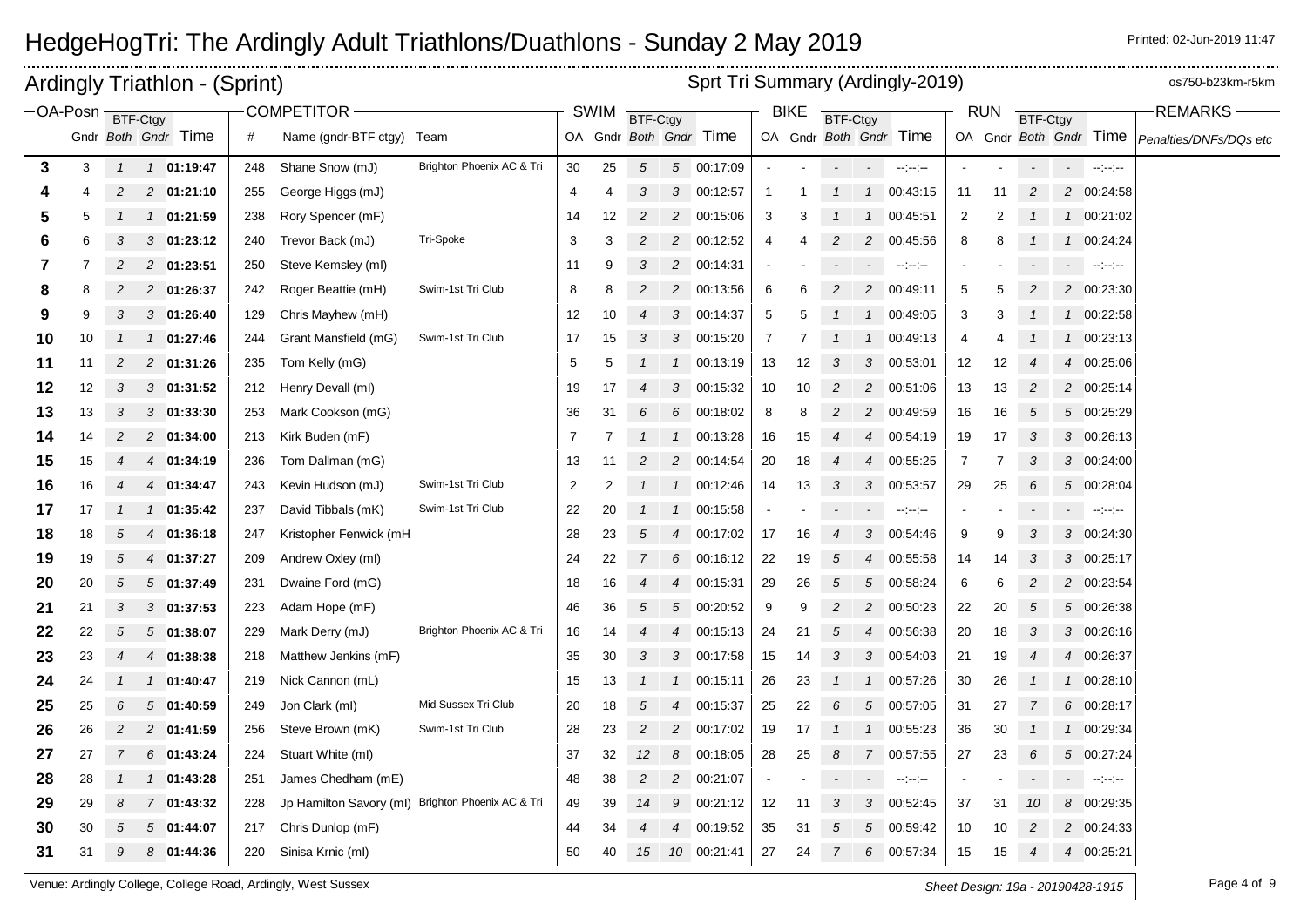|                   |         |    | <b>Ardingly Triathlon - (Sprint)</b> |     |                                              |                           |                |             |                |                | Sprt Tri Summary (Ardingly-2019)     |    |             |                 |                 |                                                   |                |            |                |               |                        | os750-b23km-r5km       |
|-------------------|---------|----|--------------------------------------|-----|----------------------------------------------|---------------------------|----------------|-------------|----------------|----------------|--------------------------------------|----|-------------|-----------------|-----------------|---------------------------------------------------|----------------|------------|----------------|---------------|------------------------|------------------------|
| -OA-Posn BTF-Ctgy |         |    |                                      |     | COMPETITOR -                                 |                           |                | <b>SWIM</b> | BTF-Ctgy       |                |                                      |    | <b>BIKE</b> | <b>BTF-Ctgy</b> |                 |                                                   |                | <b>RUN</b> | BTF-Ctgy       |               |                        | <b>REMARKS</b>         |
|                   |         |    | Gndr Both Gndr Time                  | #   | Name (gndr-BTF ctgy) Team                    |                           |                |             |                |                | OA Gndr Both Gndr Time               |    |             |                 |                 | OA Gndr Both Gndr Time                            |                |            |                |               | OA Gndr Both Gndr Time | Penalties/DNFs/DQs etc |
| 32                | 32      | 6  | 6 01:44:45                           | 221 | Barry Blackwell (mJ)                         | Brighton Phoenix AC & Tri | 34             | 29          | 6              |                | 6 00:17:54                           | 33 | 29          | 6               | $5\overline{)}$ | 00:59:08                                          | 28             | 24         | $\sqrt{5}$     |               | 4 00:27:43             |                        |
| 33                | 33      | 6  | $6$ 01:44:58                         | 227 | Mark Stevenson (mG)                          | Brighton Phoenix AC & Tri | 23             | 21          | 5              |                | 5 00:16:10                           | 30 | 27          | 6               | 6               | 00:58:30                                          | 40             | 34         | 6              |               | 6 00:30:18             |                        |
| 34                | 34      | 6  | $5$ 01:45:27                         | 245 | Michael Wink (mH)                            |                           | 31             | 26          | 6              |                | 5 00:17:12                           | 32 | 28          | 6               | 5               | 00:59:02                                          | 33             | 28         | 7              |               | 5 00:29:13             |                        |
| 35                | 35      |    | $6$ 01:46:58                         | 239 | Brian Martin (mH)                            |                           | 55             | 42          | 9              |                | 7 00:23:46                           | 23 | 20          | 5               | $\overline{4}$  | 00:56:33                                          | 23             | 21         | 5              |               | 4 00:26:39             |                        |
| 36                | 36      |    | 2 01:49:37                           | 216 | Scott Marshall (mE)                          |                           | 47             | 37          |                |                | 1 00:21:03                           | 37 | 32          |                 |                 | 01:01:45                                          | 24             | 22         |                |               | 1 00:26:49             |                        |
| 37                | 37      | 10 | 01:49:54<br>9                        | 225 | Simon Quy (ml)                               |                           | 21             | 19          | 6              | $5^{\circ}$    | 00:15:46                             | 41 | 34          | 11              | 8               | 01:04:39                                          | 35             | 29         | 9              |               | 7 00:29:29             |                        |
| 38                | 38      | 8  | 7 01:51:09                           | 208 | Dave Stevens (mJ)                            | <b>Team Snack</b>         | 45             | 35          | $\overline{7}$ |                | 7 00:20:33                           | 34 | 30          |                 | 6               | 00:59:38                                          | 42             | 35         | 7              |               | 6 00:30:58             |                        |
| 39                | 39      | 8  | 7 01:51:30                           | 222 | Robert Pudney (mH)                           |                           | 38             | 33          | $\overline{7}$ |                | 6 00:18:18                           | 38 | 33          |                 | 6               | 01:02:04                                          | 44             | 36         | 8              |               | 6 00:31:08             |                        |
| 40                | 40      | 15 | 10 02:01:39                          | 226 | Wayne Williams (ml)                          |                           | 54             | 41          | 17             |                | 11 00:23:15                          | 43 | 35          | 13              | 9               | 01:08:42                                          | 39             | 33         | 12             |               | 10 00:29:42            |                        |
| 41                | 41      | 16 | 11 02:09:49                          | 257 | Tom McLeish (ml)                             | Swim-1st Tri Club         | 32             | 27          | 11             |                | 7 00:17:16                           | 45 | 37          | 14              | 10              | 01:11:10                                          | 55             | 41         | 19             |               | 13 00:41:23            |                        |
| 42                | 42      |    | 3 02:11:59                           | 252 | Kevin Andrews (mK)                           |                           | 33             | 28          |                |                | 3 00:17:19                           | 51 | 39          |                 | 3               | 01:14:34                                          | 54             | 40         |                |               | 3 00:40:06             |                        |
| 43                | 43      | 5  | 4 02:12:52                           | 215 | Garry Marshall (mK)                          |                           | 58             | 43          | 5              | $\overline{4}$ | 00:26:49                             | 44 | 36          | 3               | $\overline{2}$  | 01:10:57                                          | 51             | 38         | 3              |               | 2 00:35:06             |                        |
| 44                | 44      | 18 | 12 02:14:06                          | 234 | Simon Baylis (ml)                            |                           | 60             | 45          | 20             |                | 13 00:28:28                          | 47 | 38          | 16              | 11              | 01:11:39                                          | 50             | 37         | 16             |               | 11 00:33:59            |                        |
| 45                | 45      | 19 | 13 02:19:48                          | 258 | Keith Davies (ml)                            |                           | 61             | 46          | 21             |                | 14 00:33:48                          | 53 | 40          | 18              |                 | 12 01:16:25                                       | 37             | 31         | 10             |               | 8 00:29:35             |                        |
| 46                | 46      | 20 | 14 02:23:19                          | 230 | Scott Appleton (ml)                          |                           | 59             | 44          | 19             |                | 12 00:28:17                          | 54 | 41          | 19              |                 | 13 01:17:52                                       | 52             | 39         | 17             |               | 12 00:37:10            |                        |
| 0                 |         |    | 02:00:59                             | 246 | Rob Oliver (mH)                              |                           |                |             |                |                | $-00:17:43$                          |    |             |                 | $\sim$          | 00:42:25                                          |                |            |                |               | $-01:00:51$            | MechProbs              |
|                   |         |    | Ardingly Triathlon - (S/Sprint)      |     |                                              |                           |                |             |                |                | S/Sprint Tri Summary (Ardingly-2019) |    |             |                 |                 |                                                   |                |            |                |               |                        | os200m-b23km-r2.5km    |
| -OA-Posn BTF-Ctgy |         |    |                                      |     | <b>COMPETITOR</b>                            |                           |                | SWIM        | BTF-Ctgy       |                |                                      |    | <b>BIKE</b> | <b>BTF-Ctgy</b> |                 |                                                   |                | <b>RUN</b> | BTF-Ctgy       |               |                        | <b>REMARKS</b>         |
|                   |         |    | Gndr Both Gndr Time                  | #   | Name (gndr-BTF ctgy) Team                    |                           |                |             |                |                | OA Gndr Both Gndr Time               |    |             |                 |                 | OA Gndr Both Gndr Time                            |                |            |                |               | OA Gndr Both Gndr Time | Penalties/DNFs/DQs etc |
|                   |         |    |                                      |     |                                              |                           |                |             |                |                |                                      |    |             |                 |                 |                                                   |                |            |                |               |                        |                        |
|                   | Gndr: f |    |                                      |     |                                              |                           |                |             |                |                |                                      |    |             |                 |                 |                                                   |                |            |                |               |                        |                        |
|                   |         | 2  | 1 01:29:18                           | 288 | Rowena Lennox Howey Tunbridge Wells Tri Club |                           | 3              |             |                |                | 1  1  00:05:41                       | 4  |             | $\overline{2}$  | $\overline{1}$  | 01:04:39                                          | $\overline{7}$ |            | $\overline{a}$ |               | 1 00:18:58             |                        |
| 2                 | 2       |    | 1 01:29:31                           | 285 | Jemma Spencer (fF)                           |                           |                |             |                | $\sim 100$     | $\sim$ $\sim$                        |    |             |                 | $\blacksquare$  | $\frac{1}{2}$ and $\frac{1}{2}$ and $\frac{1}{2}$ | 4              |            |                | $\mathcal{I}$ | 00:15:24               |                        |
| 3                 | 3       |    | $1 \quad 01:30:13$                   | 291 | Sophie Snow (fK)                             | Brighton Phoenix AC & Tri | 4              |             |                |                | 1 00:06:00                           | 5  |             |                 | $\mathbf{1}$    | 01:07:06                                          | 6              |            |                | $\mathcal{I}$ | 00:17:07               |                        |
|                   |         |    | 1 01:34:37                           | 289 | Christine Tait (fL)                          | Freedom Tri (Crowborough) | $\overline{7}$ | 3           |                | $\mathbf{1}$   | 00:06:52                             | 6  | 3           |                 | $\mathbf{1}$    | 01:11:04                                          | 5              |            |                | $\mathcal{I}$ | 00:16:41               |                        |
| 5                 | 5       |    | $1$ 01:41:10                         | 284 | Elly Hills (fG)                              | Weald Tri Club            | 10             | .5          |                | $\mathcal{I}$  | 00:07:16                             | 7  |             |                 | $\overline{1}$  | 01:13:27                                          | 10             | 6          |                | $\mathcal{I}$ | 00:20:27               |                        |
| 6                 |         |    | 01:43:07                             | 290 | Sarah Cooper (fM)                            | Freedom Tri (Crowborough) | 8              |             |                |                | 00:07:01                             | 8  |             |                 |                 | 01:15:46                                          | 9              |            |                | $\mathcal{I}$ | 00:20:20               |                        |
| O                 |         |    | $-01:30:52$                          | 283 | Aimee Crompton (fE)                          |                           |                |             |                |                | $ -$ 00:08:30                        |    |             |                 | $\sim$ $-$      | 01:07:57                                          |                |            |                |               |                        | $-$ 00:14:25 Puncture  |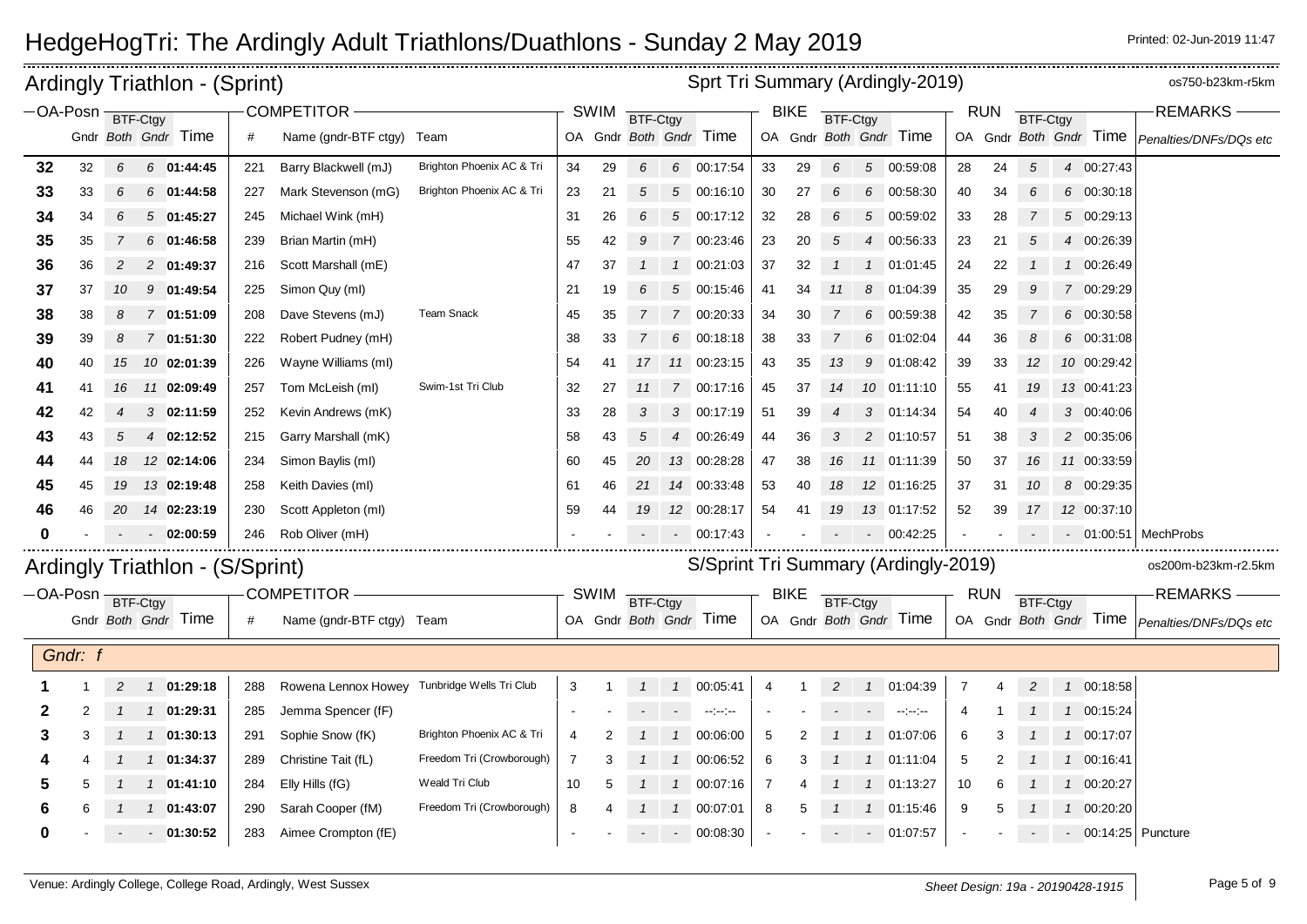|                            |         |   | Ardingly Triathlon - (S/Sprint)    |     |                                         |                            |                |             |          |                |                                               |                |             |                |                | S/Sprint Tri Summary (Ardingly-2019) |                |            |                |                   | os200m-b23km-r2.5km                                  |
|----------------------------|---------|---|------------------------------------|-----|-----------------------------------------|----------------------------|----------------|-------------|----------|----------------|-----------------------------------------------|----------------|-------------|----------------|----------------|--------------------------------------|----------------|------------|----------------|-------------------|------------------------------------------------------|
| -OA-Posn BTF-Ctgy          |         |   |                                    |     | COMPETITOR -                            |                            |                | <b>SWIM</b> | BTF-Ctgy |                |                                               |                | <b>BIKE</b> | BTF-Ctgy       |                |                                      |                | <b>RUN</b> | BTF-Ctgy       |                   | $-REMARKS -$                                         |
|                            |         |   | Gndr Both Gndr Time                | #   | Name (gndr-BTF ctgy) Team               |                            |                |             |          |                | OA Gndr Both Gndr Time                        |                |             |                |                | OA Gndr Both Gndr Time               |                |            |                |                   | OA Gndr Both Gndr Time   Penalties/DNFs/DQs etc      |
|                            | Gndr: m |   |                                    |     |                                         |                            |                |             |          |                |                                               |                |             |                |                |                                      |                |            |                |                   |                                                      |
|                            |         |   | 1 1 01:03:58                       | 296 | Dean Taylor (ml)                        | Freedom Tri (Crowborough)  | -1             |             |          |                | 1 1 00:05:02                                  |                |             | $\mathcal{I}$  |                | 1 00:48:00                           |                |            | $\overline{1}$ | 1 00:10:56        |                                                      |
| 2                          |         |   | 1 1 01:11:14                       | 295 | David Lucas (mE)                        |                            | $\overline{c}$ |             |          | $\overline{1}$ | 00:05:22                                      | $\overline{2}$ |             |                | $\overline{1}$ | 00:52:12                             | $\overline{c}$ |            |                | 1 00:13:40        |                                                      |
| 3                          | 3       |   | $1 \quad 1 \quad 01:18:22$         | 297 | Paul Moore (mJ)                         | Brighton Phoenix AC & Tri  | 6              |             |          |                | 1 00:06:48                                    | 3              |             |                | $\overline{1}$ | 00:56:40                             | 3              |            |                | 1 00:14:54        |                                                      |
|                            |         | 2 | 1 01:51:10                         | 292 | Mark Ashford (mL)                       |                            | 9              | 5           | 2        | $\overline{1}$ | 00:07:10                                      | 10             | 5           | 2              | $\overline{1}$ | 01:21:34                             | 11             | 5          |                | 1 00:22:26        |                                                      |
|                            |         | 2 | $1 \quad 01:53:40$                 | 294 | Clive Goffin (mK)                       |                            | 11             | 6           |          |                | 1 00:08:49                                    | 9              |             | $\overline{2}$ | $\overline{1}$ | 01:20:04                             | 12             | 6          | 2              | 1 00:24:47        |                                                      |
| 6                          |         |   | $1\quad 02:00:25$                  | 293 | Jack Krnic (mA)                         |                            | 5              | 3           |          |                | 1 00:06:19                                    | -11            | 6           |                |                | 1 01:34:58                           | 8              |            |                | 1 00:19:08        |                                                      |
|                            |         |   |                                    |     | Ardingly Triathlon - (YouthTri - 15-19) |                            |                |             |          |                |                                               |                |             |                |                | Yth Tri Summary (Ardingly-2019)      |                |            |                |                   | os750-b23km-r5km                                     |
| $-OA-Posn$ <b>BTF-Ctgy</b> |         |   |                                    |     | <b>COMPETITOR -</b>                     |                            |                | SWIM        | BTF-Ctgy |                |                                               |                | <b>BIKE</b> | BTF-Ctgy       |                |                                      |                | <b>RUN</b> | BTF-Ctgy       |                   | -REMARKS                                             |
|                            |         |   | Gndr Both Gndr Time                | #   | Name (gndr-BTF ctgy) Team               |                            |                |             |          |                | OA Gndr Both Gndr Time                        |                |             |                |                | OA Gndr Both Gndr Time               |                |            |                |                   | OA Gndr Both Gndr Time   Penalties/DNFs/DQs etc      |
|                            | Gndr: m |   |                                    |     |                                         |                            |                |             |          |                |                                               |                |             |                |                |                                      |                |            |                |                   |                                                      |
|                            |         |   | $1 \quad 1 \quad 1 \quad 01:23:26$ |     | 281 Charlie Levett (mB)                 | Team Bodyworks XTC         | $\mathbf{1}$   |             |          |                | 1 $1$ $1$ 00:11:18   1   1   1   1   00:51:58 |                |             |                |                |                                      | $\overline{1}$ |            |                | 1  1  1  00:20:10 |                                                      |
|                            |         |   |                                    |     |                                         |                            |                |             |          |                |                                               |                |             |                |                |                                      |                |            |                |                   |                                                      |
|                            |         |   | Ardingly Triathlon - (Duathlon)    |     |                                         |                            |                |             |          |                | Dua Summary (Ardingly-2019)                   |                |             |                |                |                                      |                |            |                |                   | r5km-b23km-r2.5km                                    |
| -OA-Posn BTF-Ctgy          |         |   |                                    |     | COMPETITOR -                            |                            |                | RUN-1       | BTF-Ctgy |                |                                               |                | <b>BIKE</b> | BTF-Ctgy       |                |                                      |                |            | RUN-2 BTF-Ctgy |                   | REMARKS                                              |
|                            |         |   | Gndr Both Gndr Time                |     | Name (gndr-BTF ctgy) Team               |                            |                |             |          |                | OA Gndr Both Gndr Time                        |                |             |                |                | OA Gndr Both Gndr Time               |                |            |                |                   | OA Gndr Both Gndr Time <i>Penalties/DNFs/DQs etc</i> |
|                            | Gndr: f |   |                                    |     |                                         |                            |                |             |          |                |                                               |                |             |                |                |                                      |                |            |                |                   |                                                      |
|                            |         |   | 1 1 01:26:54                       |     | 103 Amy Pay (fF)                        | Tunbridge Wells Tri Club   | 6              |             |          |                | 1  1  00:24:06                                | 3              |             | $\mathcal I$   |                | 1 00:49:29                           | 6              |            | $\mathcal{I}$  | 1 00:13:19        |                                                      |
| 2                          | 2       | 2 | $1 \quad 01:41:47$                 | 108 | Nicola Shanks (fE)                      |                            | 8              |             |          | $\mathcal{I}$  | 00:24:12                                      | 13             |             |                |                | 01:04:06                             | $\overline{7}$ | 2          |                | 1 00:13:29        |                                                      |
| 3                          |         |   | 2 01:41:52                         | 105 | Alexandra Wathen (fF)                   | Dirty Wknd                 | 19             | 6           |          | 3              | 00:30:24                                      | $\overline{7}$ |             |                | 2              | 00:54:08                             | 19             | 8          |                | 4 00:17:20        |                                                      |
|                            |         |   | 1 01:46:17                         | 102 | Zoe Lawrence (fJ)                       |                            | 7              |             |          |                | 1 00:24:09                                    | 17             | 6           |                | $\overline{1}$ | 01:06:22                             | 15             |            | 2              | 1 00:15:46        |                                                      |
|                            | 5       | 3 | 3 01:46:31                         | 104 | Charlotte Murphy (fF)                   |                            | 17             | 5           | 4        | $\overline{2}$ | 00:28:42                                      | 11             | 3           | 3              | 3              | 01:01:01                             | 18             | -7         | 5              | 3 00:16:48        |                                                      |
|                            |         |   | 4 01:51:55                         | 107 | Louise Mitchell (fF)                    | Saints & Sinners (Crawley) | 21             | 7           |          | $\overline{4}$ | 00:31:01                                      | 14             | 5           |                | $\overline{4}$ | 01:04:08                             | 17             | 6          |                | 2 00:16:46        |                                                      |
|                            |         | 2 | 1 01:53:07                         | 101 | Melissa Raposo (fG)                     |                            | 11             |             | 2        |                | 1 00:25:48                                    | 21             | 8           | $\overline{2}$ |                | 1 01:13:47                           | 8              | 3          | $\overline{c}$ | 1 00:13:32        |                                                      |
| 8                          |         |   | 2 01:57:06                         | 106 | Caley Pearce (fJ)                       |                            | 22             | 8           | 3        |                | 2 00:31:52                                    | 19             | -7          | 3              |                | 2 01:08:30                           | 16             | 5          | 3              | 2 00:16:44        |                                                      |
|                            | Gndr: m |   |                                    |     |                                         |                            |                |             |          |                |                                               |                |             |                |                |                                      |                |            |                |                   |                                                      |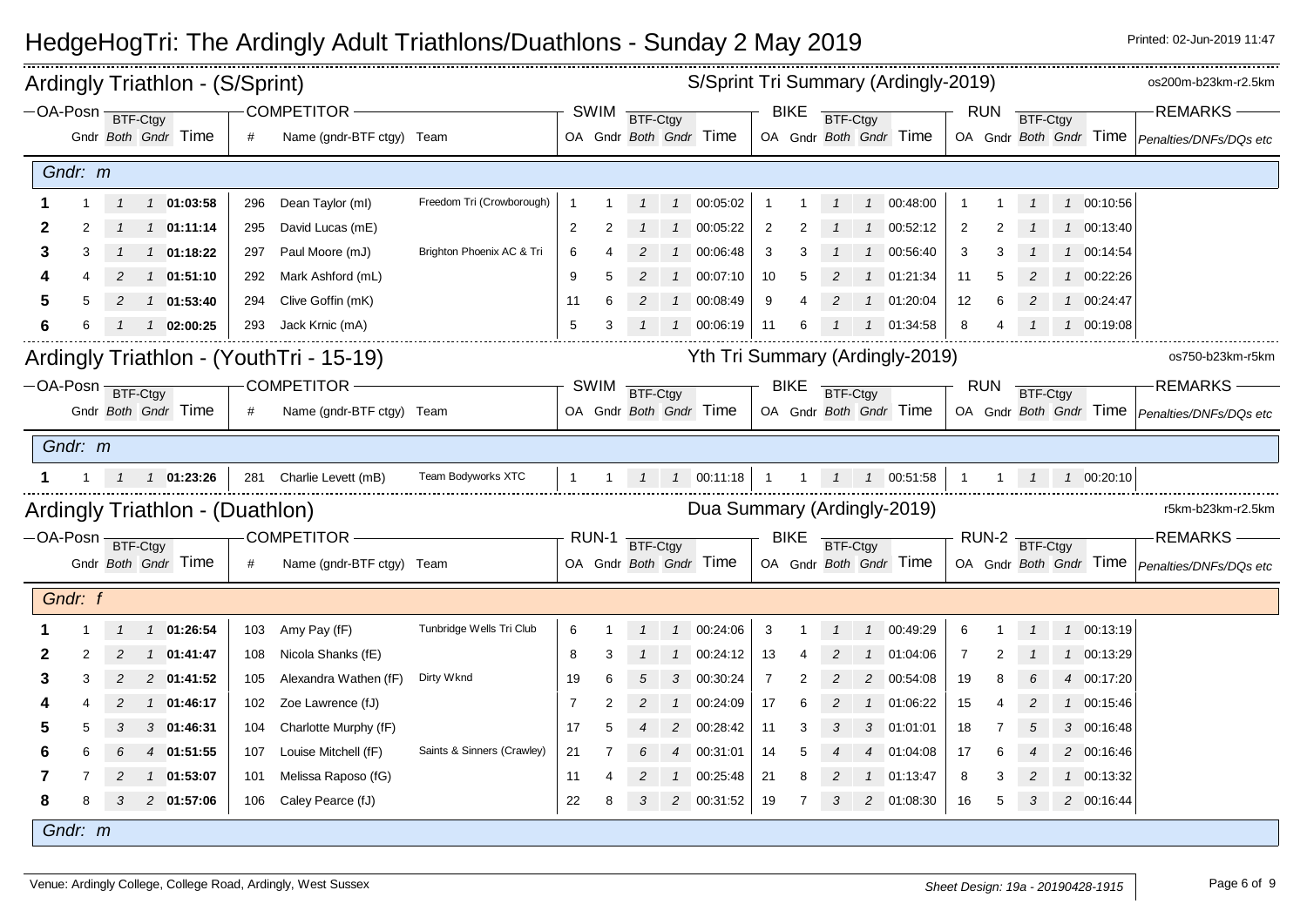| Ardingly Triathlon - (Duathlon) |         |               |               |                                 |     |                           |                                                   |                |             |                |                | Dua Summary (Ardingly-2019)    |                |             |                 |                          |                                                                                                                                                                                                                                                                                                                                                                                                                                                                            |                |                |                 |            |               | r5km-b23km-r2.5km                                    |
|---------------------------------|---------|---------------|---------------|---------------------------------|-----|---------------------------|---------------------------------------------------|----------------|-------------|----------------|----------------|--------------------------------|----------------|-------------|-----------------|--------------------------|----------------------------------------------------------------------------------------------------------------------------------------------------------------------------------------------------------------------------------------------------------------------------------------------------------------------------------------------------------------------------------------------------------------------------------------------------------------------------|----------------|----------------|-----------------|------------|---------------|------------------------------------------------------|
| -OA-Posn BTF-Ctgy               |         |               |               |                                 |     | COMPETITOR-               |                                                   |                | RUN-1       | BTF-Ctgy       |                |                                |                | <b>BIKE</b> | BTF-Ctgy        |                          |                                                                                                                                                                                                                                                                                                                                                                                                                                                                            |                | RUN-2          | BTF-Ctgy        |            |               | <b>REMARKS-</b>                                      |
|                                 |         |               |               | Gndr Both Gndr Time             | #   | Name (gndr-BTF ctgy) Team |                                                   |                |             |                |                | OA Gndr Both Gndr Time         |                |             |                 |                          | OA Gndr Both Gndr Time                                                                                                                                                                                                                                                                                                                                                                                                                                                     |                |                |                 |            |               | OA Gndr Both Gndr Time <i>Penalties/DNFs/DQs etc</i> |
| 1                               |         | $\mathcal{I}$ |               | $1$ 01:12:24                    | 121 | James Dear (mH)           |                                                   | $\mathbf{1}$   |             | $\mathbf{1}$   |                | 1 00:20:03                     | $\overline{1}$ |             | $\mathbf{1}$    |                          | 1 00:41:17                                                                                                                                                                                                                                                                                                                                                                                                                                                                 |                |                | $\overline{1}$  |            | 1 00:11:04    |                                                      |
| 2                               |         |               |               | 1 01:21:37                      | 122 | Simon Parsons (mK)        |                                                   | 5              | 5           |                |                | 1 00:23:20                     | 2              |             |                 |                          | 1 00:44:37                                                                                                                                                                                                                                                                                                                                                                                                                                                                 | 10             |                |                 |            | 1 00:13:40    |                                                      |
| 3                               | 3       |               |               | 1 01:22:39                      | 112 | Luke Lawrence (mB)        |                                                   | $\overline{2}$ |             |                | $\mathcal{I}$  | 00:21:15                       | 4              | 3           |                 | $\overline{1}$           | 00:49:45                                                                                                                                                                                                                                                                                                                                                                                                                                                                   | $\overline{2}$ | $\overline{2}$ |                 |            | 1 00:11:39    |                                                      |
|                                 |         |               |               | 1 01:25:06                      | 123 | Michael Bamford (mJ)      | East London Runners                               | 4              |             |                | $\mathcal{I}$  | 00:22:03                       | 5              |             |                 | $\overline{1}$           | 00:50:14                                                                                                                                                                                                                                                                                                                                                                                                                                                                   | 4              |                |                 |            | 1 00:12:49    |                                                      |
| 5                               |         |               |               | 1 01:26:20                      | 124 | Joseph Fry (mA)           |                                                   | 3              |             |                | $\mathcal{I}$  | 00:21:46                       | 6              |             |                 | $\overline{1}$           | 00:52:33                                                                                                                                                                                                                                                                                                                                                                                                                                                                   | 3              |                |                 |            | 1 00:12:01    |                                                      |
| 6                               |         |               |               | 1 01:35:14                      | 115 | Stuart Hempson-Jones (    |                                                   | 10             |             |                | $\mathcal{I}$  | 00:24:17                       | 9              |             |                 |                          | 1 00:57:50                                                                                                                                                                                                                                                                                                                                                                                                                                                                 | 5              |                |                 |            | 1 00:13:07    |                                                      |
| 7                               |         |               | $\mathcal{I}$ | 01:35:56                        | 118 | Kieran Feagan (mE)        |                                                   | 13             | 9           | 2              | $\mathcal I$   | 00:27:14                       | 8              | 6           |                 | $\mathcal{I}$            | 00:54:12                                                                                                                                                                                                                                                                                                                                                                                                                                                                   | 11             | 8              |                 |            | 1 00:14:30    |                                                      |
| 8                               | 8       |               |               | 1 01:38:49                      | 110 | David Offen (mL)          |                                                   | 9              | 6           |                | $\mathcal{I}$  | 00:24:14                       | 10             | 8           |                 | $\overline{1}$           | 01:00:58                                                                                                                                                                                                                                                                                                                                                                                                                                                                   | 9              | 6              |                 |            | 1 00:13:37    |                                                      |
| 9                               | 9       | 2             |               | 2 01:41:03                      | 116 | William Corcoran (mH)     |                                                   | 12             | 8           |                | $\overline{c}$ | 00:26:06                       |                |             |                 | $\blacksquare$           | 00:02:18                                                                                                                                                                                                                                                                                                                                                                                                                                                                   | 22             | 14             |                 |            | 2 01:17:15    |                                                      |
| 10                              | 10      | 2             |               | 2 01:46:01                      | 120 | Michael Gibbons (mL)      | Arena 80 AC                                       | 13             | 9           | $\overline{2}$ |                | 2 00:27:14                     | 12             | 9.          | $\overline{c}$  |                          | 2 01:03:56                                                                                                                                                                                                                                                                                                                                                                                                                                                                 | 12             | 9              | 2               |            | 2 00:14:51    |                                                      |
| 11                              | 11      |               |               | 1 01:47:57                      | 113 | Ben Ince (mF)             |                                                   | 15             | 11          | 2              | 1              | 00:27:46                       | 15             | 10          | 5               | $\mathcal{I}$            | 01:05:02                                                                                                                                                                                                                                                                                                                                                                                                                                                                   | 13             | 10             | $\overline{c}$  |            | 1 00:15:09    |                                                      |
| 12                              | 12      |               |               | 2 01:48:04                      | 114 | Matt Ince (mF)            |                                                   | 15             | 11          |                | $\mathbf{1}$   | 00:27:46                       | 16             | 11          | 6               |                          | 2 01:05:06                                                                                                                                                                                                                                                                                                                                                                                                                                                                 | 14             | 11             | 3               |            | 2 00:15:12    |                                                      |
| 13                              | 13      |               |               | 1 01:56:34                      | 117 | Gerard Newman (mM)        |                                                   | 18             | 13          |                | $\mathcal{I}$  | 00:30:01                       | 18             | 12          |                 |                          | 1 01:07:57                                                                                                                                                                                                                                                                                                                                                                                                                                                                 | 21             | 13             |                 |            | 1 00:18:36    |                                                      |
| 14                              | 14      |               |               | 1 01:57:58                      | 119 | Pete Wilkes (mN)          |                                                   | 20             | 14          |                | $\mathcal{I}$  | 00:30:34                       | 20             | 13          |                 |                          | 1 01:09:55                                                                                                                                                                                                                                                                                                                                                                                                                                                                 | 20             | 12             |                 |            | 1 00:17:29    |                                                      |
|                                 |         |               |               | Ardingly Triathlon - (Aquabike) |     |                           |                                                   |                |             |                |                | AquaBk Summary (Ardingly-2019) |                |             |                 |                          |                                                                                                                                                                                                                                                                                                                                                                                                                                                                            |                |                |                 |            |               | os1500m-b46km                                        |
| -OA-Posn BTF-Ctgy               |         |               |               |                                 |     | <b>COMPETITOR -</b>       |                                                   |                | <b>SWIM</b> |                |                |                                |                | <b>BIKE</b> |                 |                          |                                                                                                                                                                                                                                                                                                                                                                                                                                                                            |                |                |                 |            |               | <b>REMARKS-</b>                                      |
|                                 |         |               |               | Gndr Both Gndr Time             | #   | Name (gndr-BTF ctgy) Team |                                                   |                |             | BTF-Ctgy       |                | OA Gndr Both Gndr Time         |                |             | <b>BTF-Ctgy</b> |                          | OA Gndr Both Gndr Time                                                                                                                                                                                                                                                                                                                                                                                                                                                     |                |                | <b>BTF-Ctgy</b> |            |               | OA Gndr Both Gndr Time Penalties/DNFs/DQs etc        |
|                                 |         |               |               |                                 |     |                           |                                                   |                |             |                |                |                                |                |             |                 |                          |                                                                                                                                                                                                                                                                                                                                                                                                                                                                            |                |                |                 |            |               |                                                      |
|                                 | Gndr: f |               |               |                                 |     |                           |                                                   |                |             |                |                |                                |                |             |                 |                          |                                                                                                                                                                                                                                                                                                                                                                                                                                                                            |                |                |                 |            |               |                                                      |
|                                 |         | 2             |               | $1 \quad 02:17:44$              | 192 |                           | Samantha Marshall (fJ) Horsham Amphibians Tri Clu | 5              |             |                | $\mathbf{1}$   | 00:27:59                       |                |             |                 | $\overline{\phantom{a}}$ | $\frac{1}{2} \left( \frac{1}{2} \right) \left( \frac{1}{2} \right) \left( \frac{1}{2} \right) \left( \frac{1}{2} \right) \left( \frac{1}{2} \right) \left( \frac{1}{2} \right) \left( \frac{1}{2} \right) \left( \frac{1}{2} \right) \left( \frac{1}{2} \right) \left( \frac{1}{2} \right) \left( \frac{1}{2} \right) \left( \frac{1}{2} \right) \left( \frac{1}{2} \right) \left( \frac{1}{2} \right) \left( \frac{1}{2} \right) \left( \frac{1}{2} \right) \left( \frac$ |                |                |                 | $\sim 100$ | $\sim$ $\sim$ |                                                      |
|                                 | 2       |               |               | $1$ 02:22:36                    | 191 | Lauren Moors (fF)         |                                                   | 10             | 2           |                | $\mathcal{I}$  | 00:31:48                       | 6              |             |                 | $\overline{1}$           | 01:48:54                                                                                                                                                                                                                                                                                                                                                                                                                                                                   | 11             | 3              |                 |            | 1 00:01:54    |                                                      |
| з                               | 3       |               |               | $1 \quad 02:47:13$              | 190 | Laura Westwick (fG)       | London Fields Triathlon Club                      | 13             |             |                | $\mathbf{1}$   | 00:40:17                       | 8              |             |                 | $\overline{1}$           | 02:06:10                                                                                                                                                                                                                                                                                                                                                                                                                                                                   | 5              |                |                 |            | 1 00:00:46    |                                                      |
|                                 |         | 3             |               | 2 03:41:45                      | 189 | Jan Stevens (fJ)          | <b>Team Snack</b>                                 | 12             | 3           | 3              |                | 2 00:32:40                     | 11             | 3           | $\overline{2}$  |                          | 1 03:07:36                                                                                                                                                                                                                                                                                                                                                                                                                                                                 | 10             | 2              | 2               |            | 1 00:01:29    |                                                      |
|                                 | Gndr: m |               |               |                                 |     |                           |                                                   |                |             |                |                |                                |                |             |                 |                          |                                                                                                                                                                                                                                                                                                                                                                                                                                                                            |                |                |                 |            |               |                                                      |
|                                 |         |               |               | 1 02:00:10                      | 205 | Keith Everley (mL)        |                                                   | $\mathbf 1$    |             |                | $\mathcal{I}$  | 00:23:57                       | $\overline{2}$ | 2           |                 |                          | 1 01:35:25                                                                                                                                                                                                                                                                                                                                                                                                                                                                 | 7              | 6              |                 |            | 1 00:00:48    |                                                      |
| 2                               |         |               |               | 1 02:01:21                      | 195 | Jonathan Taylor (ml)      |                                                   | 3              | 3           |                | $\mathcal{I}$  | 00:26:24                       | $\mathbf{1}$   |             |                 |                          | 1 01:34:12                                                                                                                                                                                                                                                                                                                                                                                                                                                                 | 4              |                |                 |            | 1 00:00:45    |                                                      |
| 3                               | 3       |               |               | 02:04:02                        | 193 | Graeme Blair (mJ)         | <b>Crystal Palace Triathletes</b>                 | 5              | 5           |                |                | 00:27:59                       | 3              | 3           |                 | $\mathcal{I}$            | 01:35:28                                                                                                                                                                                                                                                                                                                                                                                                                                                                   | -1             |                |                 |            | 1 00:00:35    |                                                      |
|                                 |         |               | $\mathcal{I}$ | 02:13:26                        | 201 | Mike Savage (mK)          | Horsham Amphibians Tri Clu                        | 9              | 8           | 3              | 3              | 00.31:14                       | $\overline{4}$ |             |                 |                          | 1 01:41:29                                                                                                                                                                                                                                                                                                                                                                                                                                                                 | 3              | 3              |                 |            | 1 00:00:43    |                                                      |
|                                 |         |               |               |                                 |     |                           |                                                   |                |             |                |                |                                |                |             |                 |                          |                                                                                                                                                                                                                                                                                                                                                                                                                                                                            |                |                |                 |            |               |                                                      |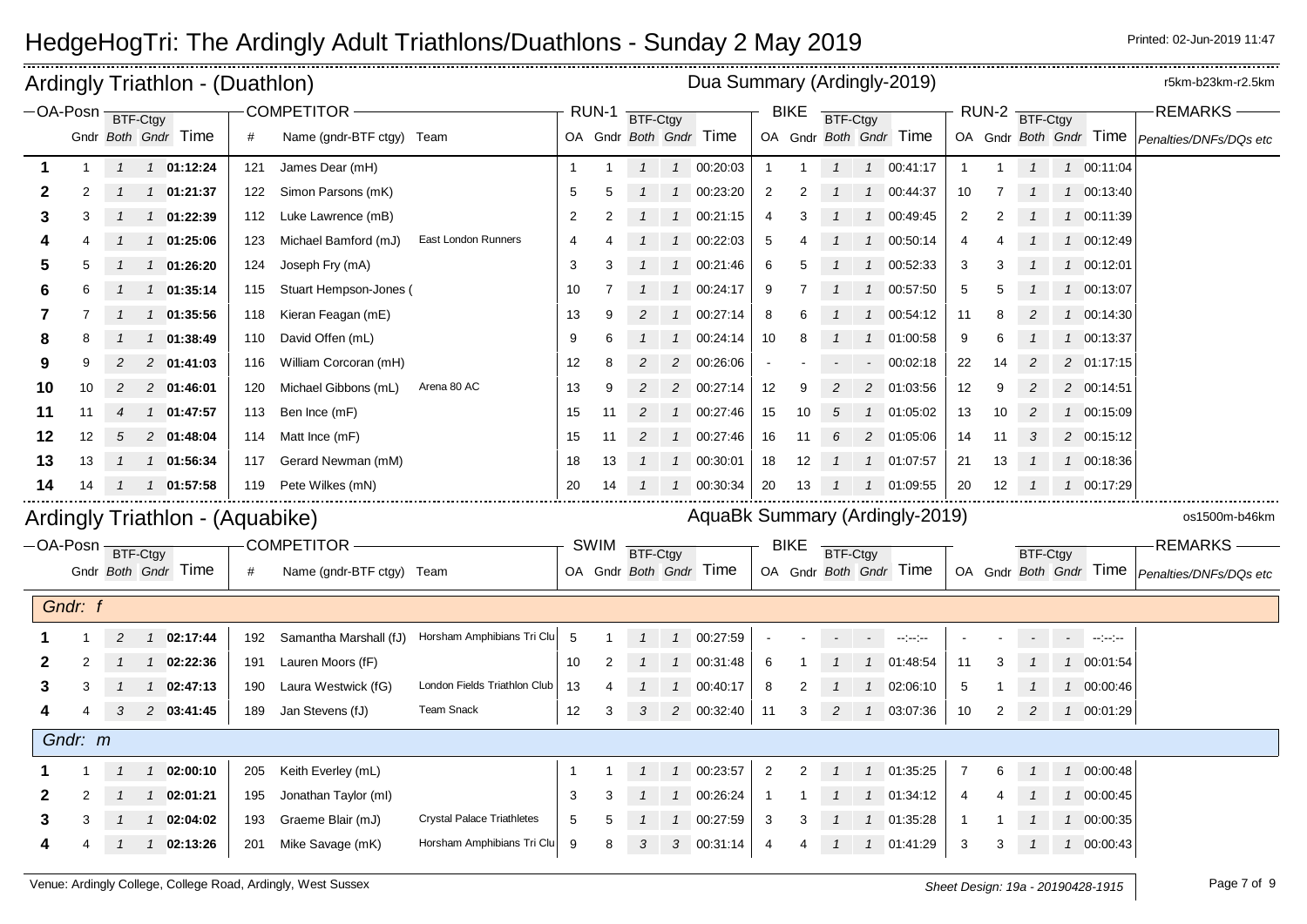|                    |   |                   |                | Ardingly Triathlon - (Aquabike)                                                                  |                                                      |                                                                                                                                                                                                               |                                                                                         |                        |                |          |        | AquaBk Summary (Ardingly-2019)                                                                 |                                |                |             |                                                                                                                                                                                                                                                     |                               |                |                 |                 |                                                                                                                                                                                 | os1500m-b46km                                                                             |
|--------------------|---|-------------------|----------------|--------------------------------------------------------------------------------------------------|------------------------------------------------------|---------------------------------------------------------------------------------------------------------------------------------------------------------------------------------------------------------------|-----------------------------------------------------------------------------------------|------------------------|----------------|----------|--------|------------------------------------------------------------------------------------------------|--------------------------------|----------------|-------------|-----------------------------------------------------------------------------------------------------------------------------------------------------------------------------------------------------------------------------------------------------|-------------------------------|----------------|-----------------|-----------------|---------------------------------------------------------------------------------------------------------------------------------------------------------------------------------|-------------------------------------------------------------------------------------------|
|                    |   | -OA-Posn BTF-Ctgy |                | Gndr Both Gndr Time                                                                              | #                                                    | <b>COMPETITOR</b><br>Name (gndr-BTF ctgy) Team                                                                                                                                                                |                                                                                         |                        | <b>SWIM</b>    | BTF-Ctgy |        | OA Gndr Both Gndr Time                                                                         |                                | <b>BIKE</b>    | BTF-Ctgy    | OA Gndr Both Gndr Time                                                                                                                                                                                                                              |                               |                | BTF-Ctgy        |                 |                                                                                                                                                                                 | <b>REMARKS</b><br>OA Gndr Both Gndr Time   Penalties/DNFs/DQs etc                         |
| 5<br>8<br>9<br>0   | 5 | 2<br>2            | $\overline{4}$ | 2 02:14:13<br>$3$ 02:20:40<br>2 02:39:30<br>1 02:55:04<br>03:11:08<br>$-02:13:49$<br>$-02:02:04$ | 196<br>206<br>194<br>200<br>199<br>198<br>207<br>203 | Mike Johnstone (mK)<br>Andrew Bedford (mK)<br>Giles Kolter (ml)<br>Jason Sinclair (mE)<br>Paul Sinclair (mK)<br>David Walker (ml)<br>Seamus McAlister (mH) Brighton Phoenix AC & Tri<br>Richard Stanhope (mL) | <b>Streamline Swims</b><br><b>Chiltern Triathletes</b><br><b>Hillingdon Triathletes</b> | 4<br>2<br>8<br>7<br>11 |                | 2<br>2   | 2<br>4 | 2 00:27:13<br>00:26:01<br>00:31:05<br>00:29:00<br>00:32:12<br>00:27:36<br>00:30:37<br>00:25:28 | 5<br>$\overline{7}$<br>9<br>10 | 5              | 2<br>3<br>2 | 2 01:46:13<br>3 01:53:48<br>2 02:07:33<br>02:25:24<br>$\sim$ 100 $\sim$<br>$\frac{1}{2} \left( \frac{1}{2} \frac{1}{2} \right) \frac{1}{2} \left( \frac{1}{2} \frac{1}{2} \right)$<br>01:30:46<br>$\frac{1}{2}$ and $\frac{1}{2}$ and $\frac{1}{2}$ | 6<br>8<br>9<br>$\overline{2}$ |                | 2               | $\sim 10^{-11}$ | 2 00:00:47<br>3 00:00:51<br>2 00:00:52<br>1 00:00:40<br>$\sim$ 100 $\sim$<br>$-1 - 1 - 1 - 1 = 0$<br>$-00:00:41$<br>$\omega_{\rm{eff}}=0.000000$ and $\omega_{\rm{eff}}=0.0000$ | DQ Unsprtglmpdnc<br>Diving<br>[NF]                                                        |
|                    |   | -OA-Posn BTF-Ctgy |                | Ardingly Triathlon - (STD_RLY)<br>Gndr Both Gndr Time                                            | #                                                    | <b>COMPETITOR</b><br>Name (gndr-BTF ctgy) Team                                                                                                                                                                |                                                                                         |                        | SWIM           | BTF-Ctgy |        | StdRly Summary (Ardingly-2019)<br>OA Gndr Both Gndr Time                                       |                                | <b>BIKE</b>    | BTF-Ctgy    | OA Gndr Both Gndr Time                                                                                                                                                                                                                              |                               | RUN            | BTF-Ctgy        |                 |                                                                                                                                                                                 | os1500m-b46km-r7.5km<br><b>REMARKS</b><br>OA Gndr Both Gndr Time   Penalties/DNFs/DQs etc |
| Gndr: f<br>Gndr: m |   |                   |                | 1 02:51:17<br>$-02:50:11$                                                                        |                                                      | 188 Anna Weeks (fF)<br>298 Paul Wafer (mJ)                                                                                                                                                                    |                                                                                         | $\overline{1}$         | $\overline{1}$ |          |        | $1 \quad 1 \quad 00:27:05$<br>$-00:30:20$                                                      |                                |                |             | $1 \quad 1 \quad 1 \quad 1 \quad 01.38.44$<br>$- 01:41:13$                                                                                                                                                                                          | $\overline{1}$                | $\overline{1}$ |                 |                 | 1 1 00:45:28                                                                                                                                                                    | $\sim$ 00:38:38 DQ Unsprtglmpdnc                                                          |
|                    |   | -OA-Posn BTF-Ctgy |                | Gndr Both Gndr Time                                                                              | #                                                    | Ardingly Triathlon - (Sprint_RLY)<br><b>COMPETITOR</b><br>Name (gndr-BTF ctgy) Team                                                                                                                           |                                                                                         |                        | SWIM           | BTF-Ctgy |        | SprtRly Summary (Ardingly-2019)<br>OA Gndr Both Gndr Time                                      |                                | BIKE           | BTF-Ctgy    | OA Gndr Both Gndr Time                                                                                                                                                                                                                              |                               | RUN            | <b>BTF-Ctgy</b> |                 |                                                                                                                                                                                 | os750-b23km-r5km<br><b>REMARKS</b><br>OA Gndr Both Gndr Time   Penalties/DNFs/DQs etc     |
| Gndr: f            |   |                   |                | 1 01:30:09                                                                                       |                                                      | 259 Liz Griffin Hind (fl)                                                                                                                                                                                     | Mid Sussex Tri Club                                                                     | $\mathbf{1}$           | $1 \quad$      |          |        | 1 1 00:13:53                                                                                   | $\overline{1}$                 | $\overline{1}$ |             | 1 1 00:49:33                                                                                                                                                                                                                                        |                               |                |                 |                 | 1 1 00:26:43                                                                                                                                                                    |                                                                                           |